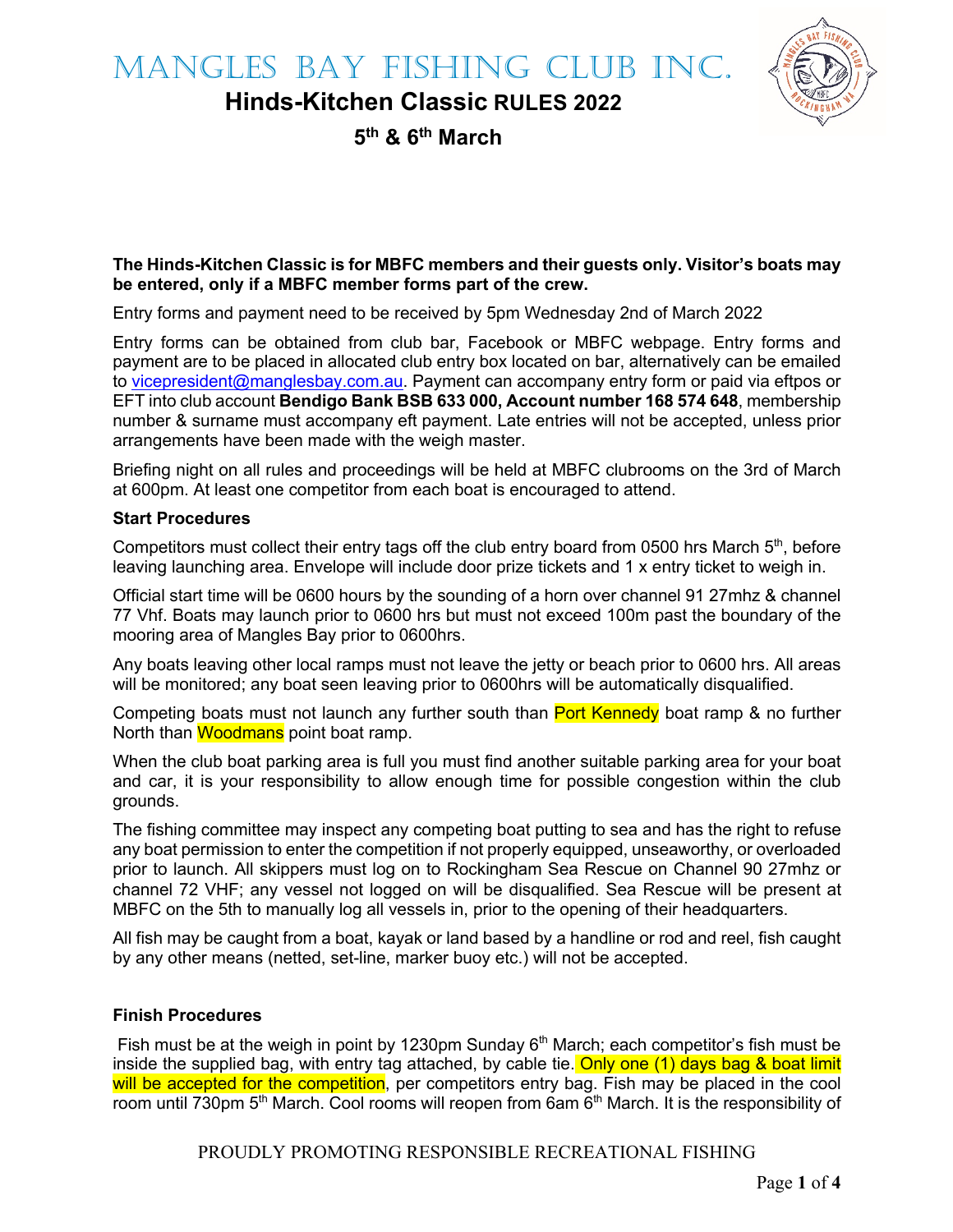MANGLES BAY FISHING CLUB INC.

**Hinds-Kitchen Classic RULES 2022**



# **5th & 6th March**

the competitor to keep all fish on ice or refrigerated until handing over to the weigh master by the prescribed time.

The venue is under the control of the fishing committee, or the person elected to do that duty. The decision of this person is final.

Times shall be set by the club's official clock. (Mobile phone clock) Any fish presented after the closing time will not be accepted.

Only one of each of the fifthteen (15) listed species may be weighed in per competitor as per fisheries rules

MBFC Inc. official fifthteen (15)

- 1. Dhufish
- 2. Pink Snapper
- 3. King George Whiting<br>4. Red Snapper
- Red Snapper
- 5. Baldchin Groper
- 6. Queen Snapper
- 7. Breaksea Cod
- 8. Sand Whiting
- 9. Skippy

10. Herring 11. Tailor 12. Squid 13. Flathead 14. Game Fish (all Bill fish, tuna, Spanish Mackerel, Shark Mackerel, Wahoo, Dolphin fish only) 15.Deep Sea Demersal (Grey Banded Cod, Blue Eye Trevalla, Hapuku and Bass Grouper. only

## **Diving Section**

A white tag marked "**S"** will be in each boat's entry envelope.

This tag needs to be attached to the speared fish with supplied cable tie and placed in competitor's bag.

#### **Heaviest Cray Fish**

Crayfish may be caught by scuba or free dive. Only one crayfish to be weighed in per boat. All fisheries regulations must be followed in the taking of crayfish.

#### **Heaviest Speared fish**

Dhufish, baldchin groper, queen snapper and game fish will be eligible to be speared by scuba or free diving. The heaviest of the 4 species will be deemed the winner. (eg dhufish 5.0kg, queen snapper 4.9kg, baldchin 3.5kg- Dhufish wins)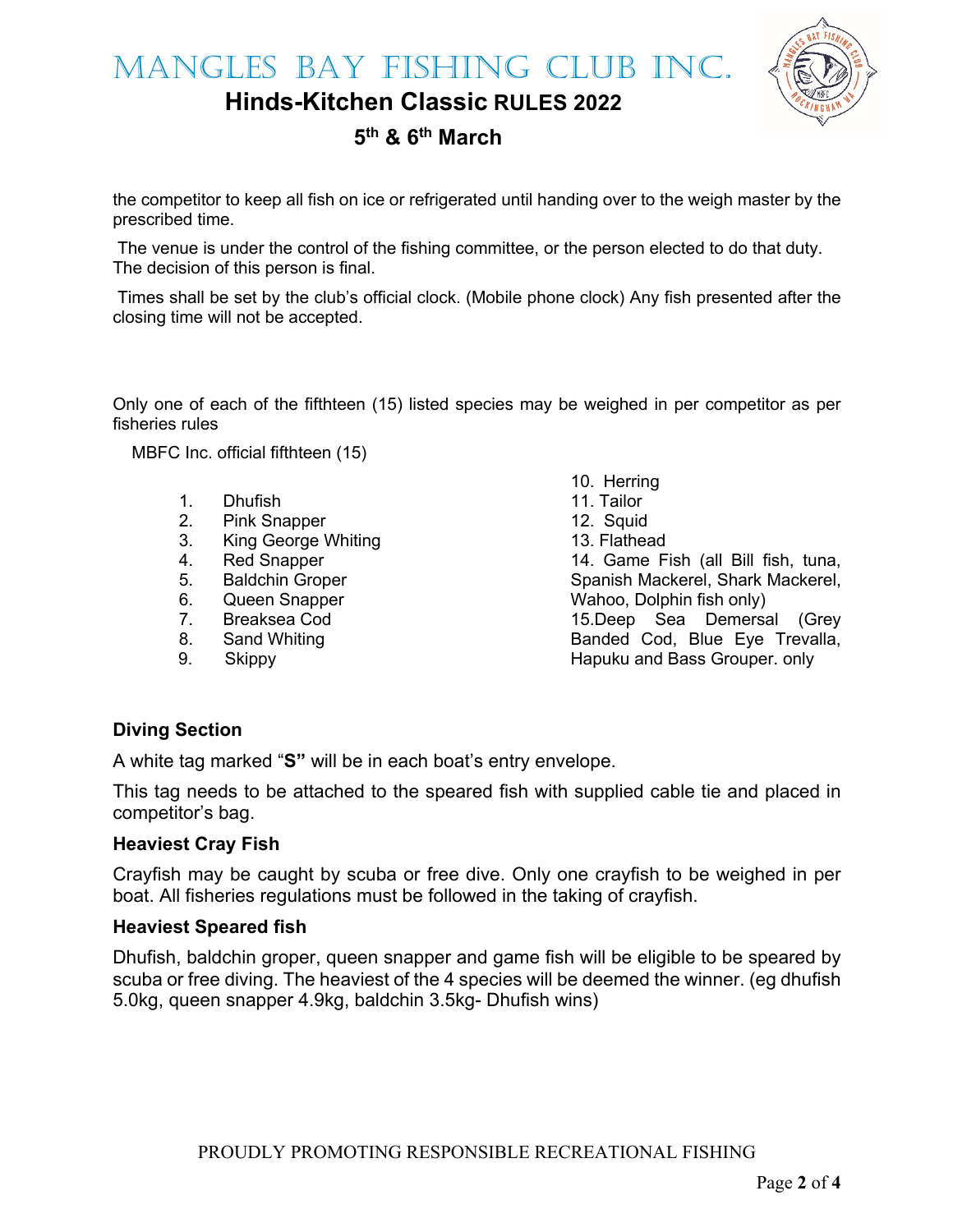

## **Hinds-Kitchen Classic RULES 2022**

## **5th & 6th March**

All fish weighed in must comply with the department of fisheries rules. A minimum size of 200mm (20cm) for fish not listed in the department of fisheries rules will apply. All fish must be kept on ice and presented in a condition fit for human consumption, prior to placing in cool room.

Any competitor found to have any under size or exceeding the prescribed fisheries WA DAILY bag limits for weigh in will have all fishers on that boat's catch disqualified.

No Mutilated fish will be accepted at the weigh-in, although fish can be presented gilled and gutted

In the event of a draw (e.g., equal weights,) the prize allocated to that section of that competition would be retained or divided by the fishing committee and a voucher, or cash prize of equal value will be divided between the winners.

The weigh master will decide on any disputes arising out of the weigh in and his/her decision will be final.

The Weigh Master may hold or request a fish for examination. A competitor not surrendering a requested fish will automatically have that entire boats crew disqualified from the competition.

If a strong wind warning or a covid related event is issued, the competition will be moved to the  $12<sup>th</sup>$ -13th of March. If the 12<sup>th</sup> March is cancelled due to weather also, a new date will be allocated.

### **ENTRY FEE'S**

Entry fees for this competition shall be (non-refundable)

- **\$25.00 per member**
- **\$50.00 per visitor**
	- Junior competitors must be 16 and under. **All juniors \$25**